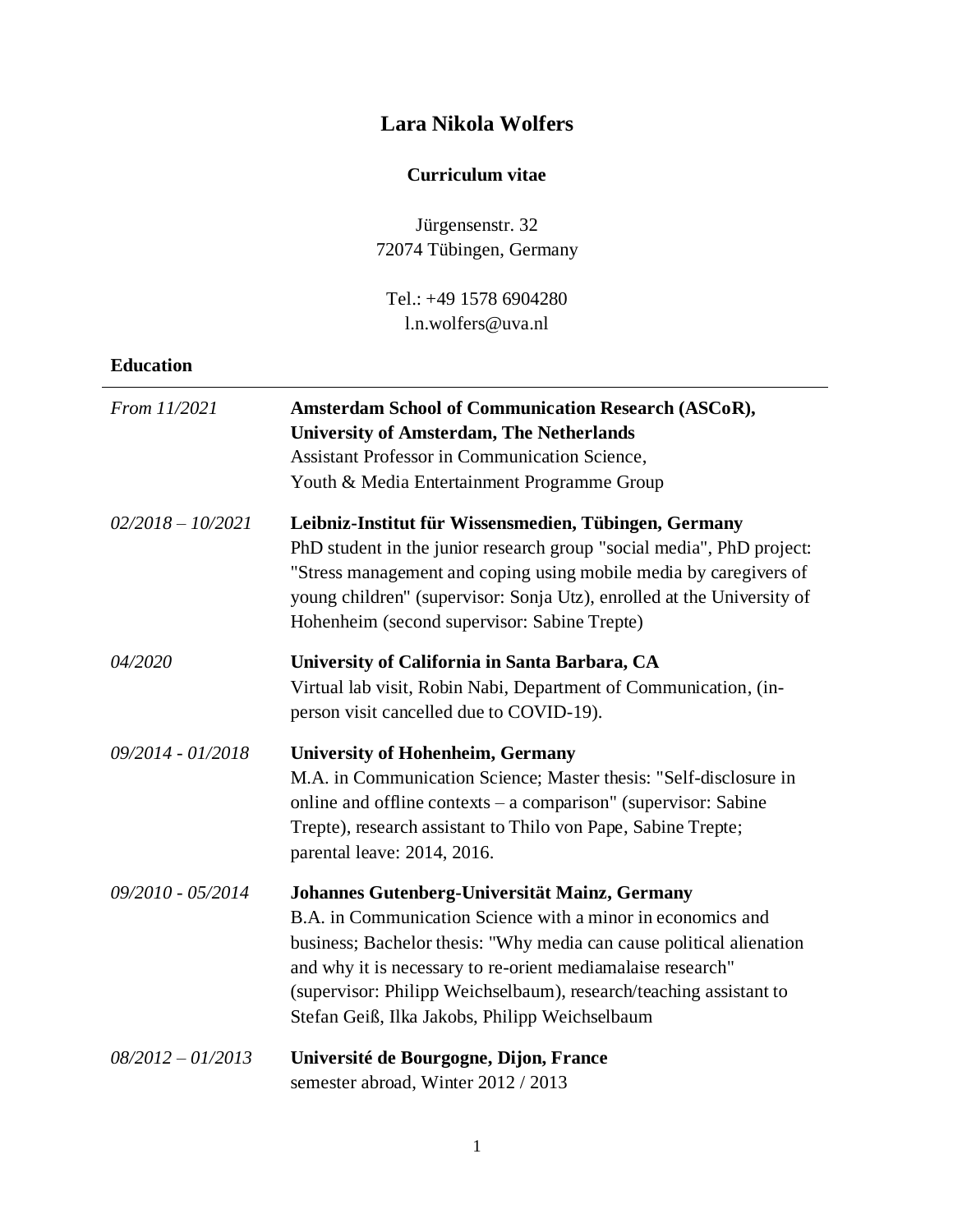### **Research Interests**

- Media use in the family
- Mobile and social media use for stress coping, digital media use and well-being
- Online self-disclosure and self-effects on social media
- Media use and political alienation
- Quantitative methodologies with a focus on longitudinal data analysis

## **Publications in peer-reviewed journals**

- 1. Nabi, R.L. & Wolfers, L. N. (accepted). Does digital media use harm children's emotional intelligence? A parental perspective. *Media and Communication*.
- 2. Nabi, R. L., Wolfers, L. N., Walter, N., & Qi, Li (in press). Coping with COVID-19 Stress: The role of media consumption in emotion- and problem-focused coping. *Psychology of Popular Media*. **2**
- 3. Utz, S., Wolfers, L. N., & Göritz, A. (in press). The effects of situational and individual factors on algorithm acceptance in COVID-19 related decision-making: A preregistered online experiment. *Human-Machine Communication*. **1,2,3,4**
- 4. Wolfers, L. N. (2021). Parental mobile media use for coping with stress: A focus groups study. *Human Behavior and Emerging Technologies. 3*(2), 304-315*.*  <https://doi.org/10.1002/hbe2.252>**3,4**
- 5. Utz, S. & Wolfers, L. N. (2020). How-to videos on YouTube: The role of the instructor. *Information, Communication & Society*. Advance online publication. <https://doi.org/10.1080/1369118X.2020.1804984>**1,2,3**
- 6. Wolfers, L. N. & Schneider, F.M. (2020). Using media for coping: A scoping review. *Communication Research.* Advance online publication. <https://doi.org/10.1177/0093650220939778>**3,4**
- 7. Wolfers, L. N., Festl, R., & Utz, S. (2020). Do smartphones and social network sites become more important when experiencing stress? Results from longitudinal data. *Computers in Human Behavior*, 109.<https://doi.org/10.1016/j.chb.2020.106339>**1,2,3,4**
- 8. Wolfers, L. N., Kitzmann, S., Sauer, S., & Sommer, N. (2020). Phone use while parenting: An observational study to assess the association of maternal sensitivity and smartphone use in a playground setting. *Computers in Human Behavior*, *102*, 31–38.<https://doi.org/10.1016/j.chb.2019.08.013>
- *Open Science Practices: 1preregistered; 2open data; 3open material; 4open access.*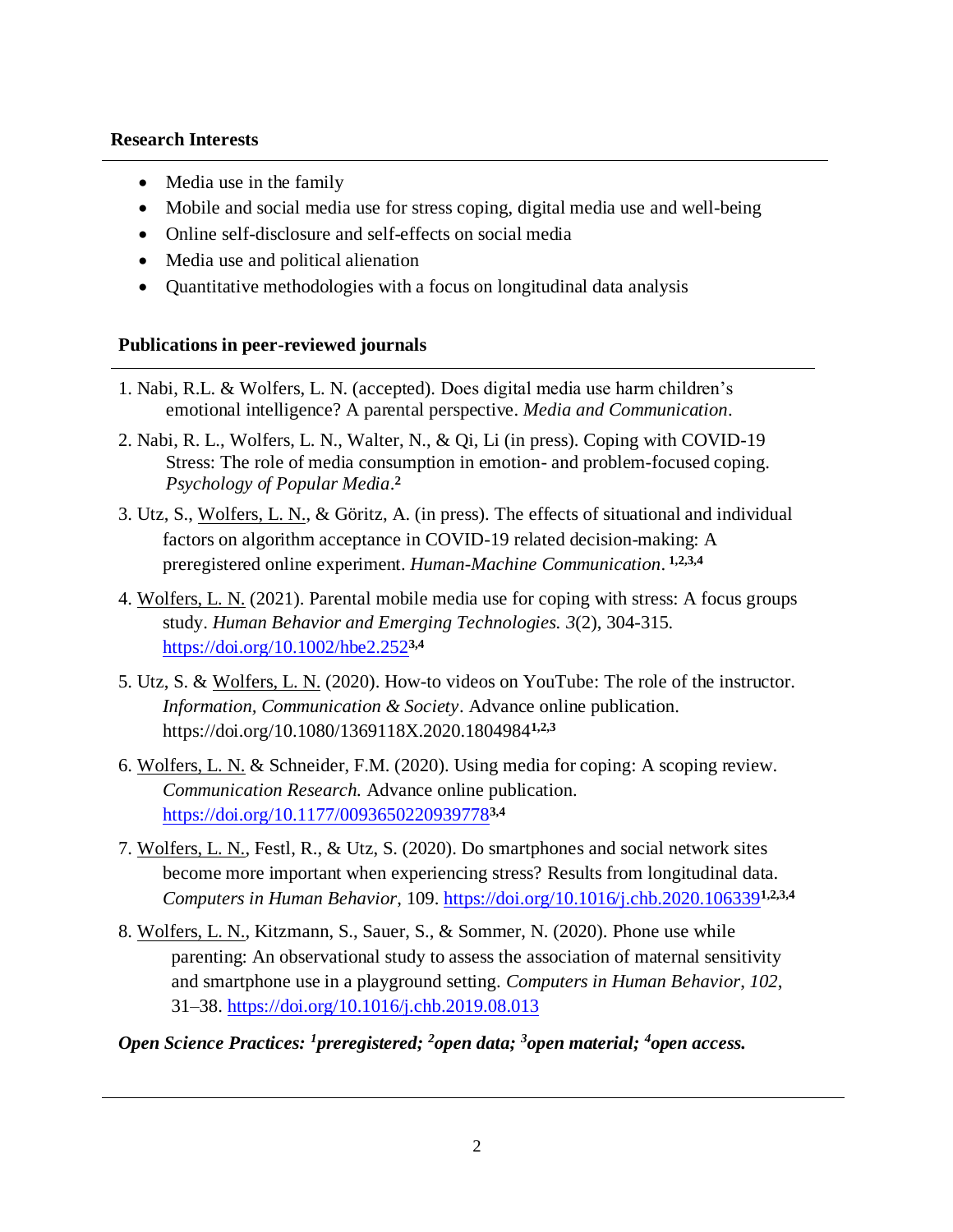#### **Book chapters**

- 1. Braun, M., von Pape, T., Wolfers, L. N., Teutsch, D., & Trepte, S. (2018). Perspektiven und Trends der Privatheit [perspectives and trends in privacy research]. In M. Friedewald (Ed.), *Privatheit und selbstbestimmtes Leben in der digitalen Welt: Interdisziplinäre Perspektiven auf aktuelle Herausforderungen des Datenschutzes* (pp. 221-250). Wiesbaden: Springer. [https://doi.org/10.1007/978-3-658-21384-8\\_7](https://doi.org/10.1007/978-3-658-21384-8_7)
- 2. Hiller [maiden name], L. N. & Weichselbaum, P. (2015). Wieso Medieninhalte politikverdrossen machen und weshalb es nötig ist, die Mediamalaise-Forschung neu zu orientieren [Why media can cause political alienation and why it is necessary to re-orient mediamalaise research]. In: B. Pohlers, F. Schreiber, & I. Ghubbar (Eds.): *Die Politik auf dem Siegertreppchen? Wenn Olympia, WM und Co. zum Spielball strategischer Kommunikation werden. Beiträge zum 10. Düsseldorfer Forum Politische Kommunikation* (pp. 157-174). Berlin: Frank & Timme.

#### **Awards and Grants**

| 2019          | Travel grant by the German Academic Exchange Service (DAAD)                                                                                             |
|---------------|---------------------------------------------------------------------------------------------------------------------------------------------------------|
| 2018          | Paul-Lazarsfeld-Scholarship of the methods division of the German<br>Communication Association for an outstanding master thesis with a<br>methods focus |
| 2018          | Communication Consultants Award for being the top student in the<br>graduating year, University of Hohenheim, department of<br>communication science    |
| $2016 - 2018$ | Fellow of the women career support program of the German scholarship<br>foundations (Mentor: Veronika Karnowski)                                        |
| $2015 - 2017$ | Full Master scholarship of the Friedrich-Ebert-Foundation                                                                                               |
| 2012 - 2013   | Scholarship "Deutschlandstipendium" (a program of the German<br>Federal Ministry of Education and Research)                                             |

### **Professional affiliations/service**

Elected Early Career representative of the Mobile Communication Interest Group of the *International Communication Association* (for the period May 2020 - May 2022), Award Committee member: "Emerging Scholar Grant" of the Mobile Communication Interest Group, *International Communication Association*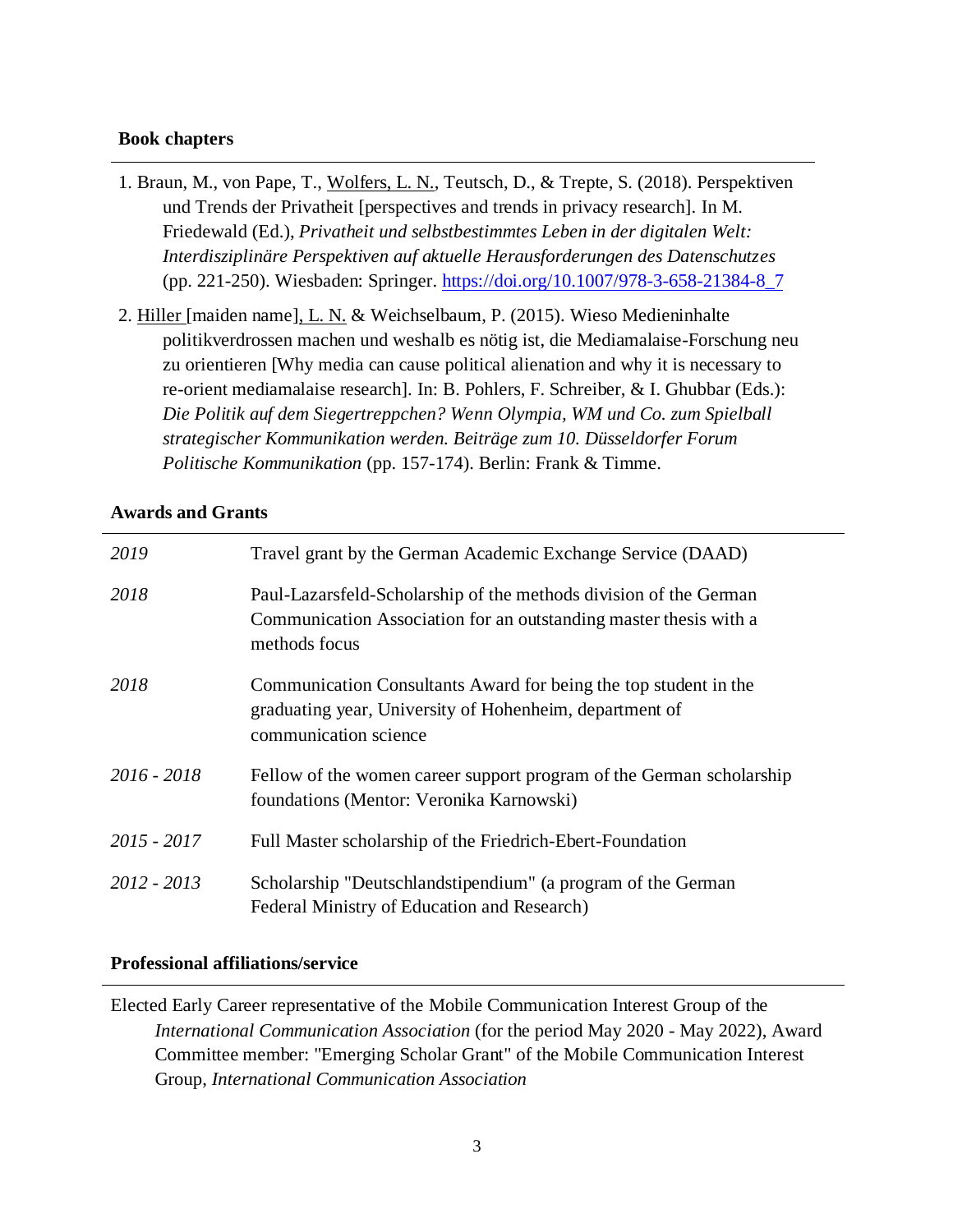- Member: *International Communication Association*, *German Communication Association, German Psychological Association*
- Reviewer: *Mobile Media & Communication, Journal of Computer-Mediated Communication, Media Psychology*, *Journal of Media Psychology, Studies in Communication and Media, Plos One, MedienPädagogik, Frontiers in Psychology, Mass Communication & Society, Public Understanding of Science, Review of Communication Science, Child Development Perspectives,* Annual conferences of the *International Communication Association*, the Media Education Division and the Division of Media Use and Effects of the *German Communication Association*

#### **Outreach activities and media coverage**

- June, 2021: Expert on the panel: "Effect of smartphone use on parenting". CAMHS around the Campfire Series. *The Association for Child and Adolescent Mental Health.*
- November 2020: Invited talk at the Science Transfer Meeting; "Social Media as a Resource during the Corona Crisis" with journalists and practitioners from the field of communication design, topic of the talk: "The role of social media for coping with stress during the corona crisis"; *University of Münster*, organized by Gerald Echterhoff.
- My research on media use in the family was covered in German magazines, newspapers, and websites, such as *Baby & Familie*, *Family*, *Kidsgo, Bremer Nachrichten*, *Schwäbische Zeitung*, *Spektrum*, *Focus online*, among others

| 2021        | University of Mannheim: Methods course: " Quantitative content<br>analysis: What do "old" media say about "new" media? The<br>depictions of effects of digital media on everyday life and well-being<br>in newspapers, magazines and television", B.A. in Media and<br><b>Communication Studies</b> |
|-------------|-----------------------------------------------------------------------------------------------------------------------------------------------------------------------------------------------------------------------------------------------------------------------------------------------------|
| 2021        | Co-supervision of two research interns                                                                                                                                                                                                                                                              |
| 2019        | Co-supervision of two Bachelor theses                                                                                                                                                                                                                                                               |
| 2019        | University of Hohenheim: "Methods project seminar: Satire shows<br>and political alienation", B.A. Communication Science, Summer                                                                                                                                                                    |
| 2011 - 2012 | Johannes Gutenberg-Universität Mainz: "Statistics tutorial", B.A.<br><b>Communication Science</b>                                                                                                                                                                                                   |

#### **Teaching experience**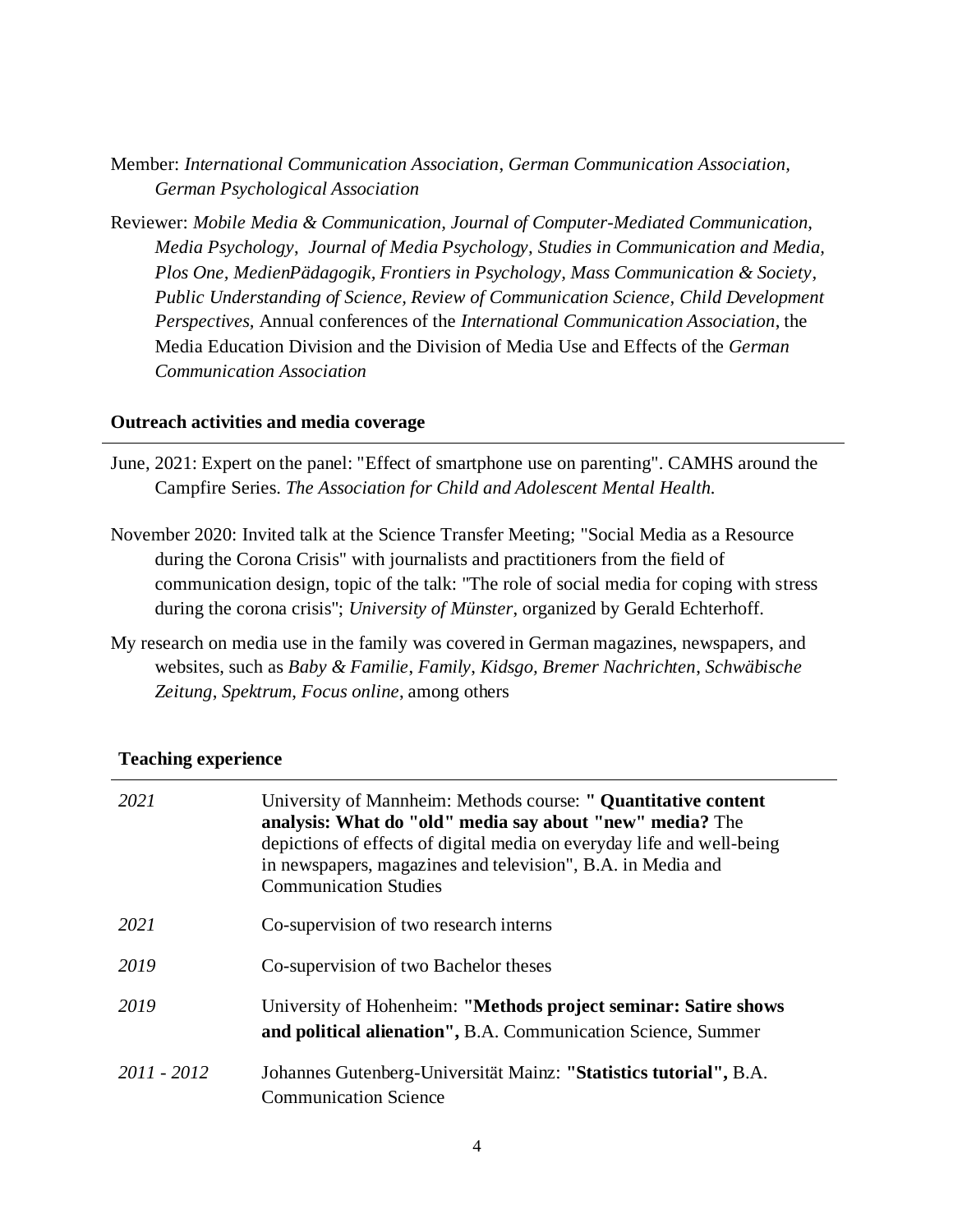#### **Invited talks**

October, 2021: A parental perspective on parental smartphone use. *University of Essex*. Psychology Seminar Series.

#### **Conference presentations**

- 1. Lüpken, L.M., Wolfers, L.N., Utz, S., Nabi, R., & Gaiser, F. (2021, September). Coping with the COVID-19 pandemic using media: Extending the coping-fithypothesis to media use. *12th Conference of the Media Psychology Division of the German Psychological Association (DGPs).* Aachen, Germany.
- 2. Utz, S., Gaiser, F., & Wolfers, L.N. (2021, September). "Unseren täglichen Drosten gib uns heute": Effects of science communication by virologists during the COVID-19 crisis in Germany and the role of parasocial phenomena. *12th Conference of the Media Psychology Division of the German Psychological Association (DGPs).* Aachen, Germany.
- 3. Wolfers, L.N., Wendt, R., Becker, D., & Utz, S. (2021, September). A guilty tool? The role of norms and guilt when mothers use their smartphone for coping with stress. *12th Conference of the Media Psychology Division of the German Psychological Association (DGPs).* Aachen, Germany.
- 4. Nabi, R. L., Wolfers, L.N., Walter, N., & Qi, L. (2021, May). Coping with COVID-19 Shutdown Stress: The role of media use in boosting perceived coping efficacy and social distancing adherence. *71st Annual Conference of the International Communication Association (ICA).* Virtual Conference.
- 5. Utz, S., Gaiser, F., & Wolfers, L. N. (2021, May). Virologists as superheroes? The role of parasocial relationships for the effects of science communication by German virologists during the COVID-19 crisis. *71st Annual Conference of the International Communication Association (ICA).* Virtual Conference.
- 6. Utz, S., Wolfers, L. N. & Göritz, A. S. (2021, May). The effects of situational and individual factors on algorithm acceptance: a preregistered experiment. *71st Annual Conference of the International Communication Association (ICA).* Virtual Conference.
- 7. Wolfers, L. N., Nabi, R. L., & Walther, N. (2021, May). Too much screen time or too much guilt? How screen time and parental screen guilt affected parental stress and relationship satisfaction during the COVID-19 pandemic. *71st Annual Conference of the International Communication Association (ICA).* Virtual Conference.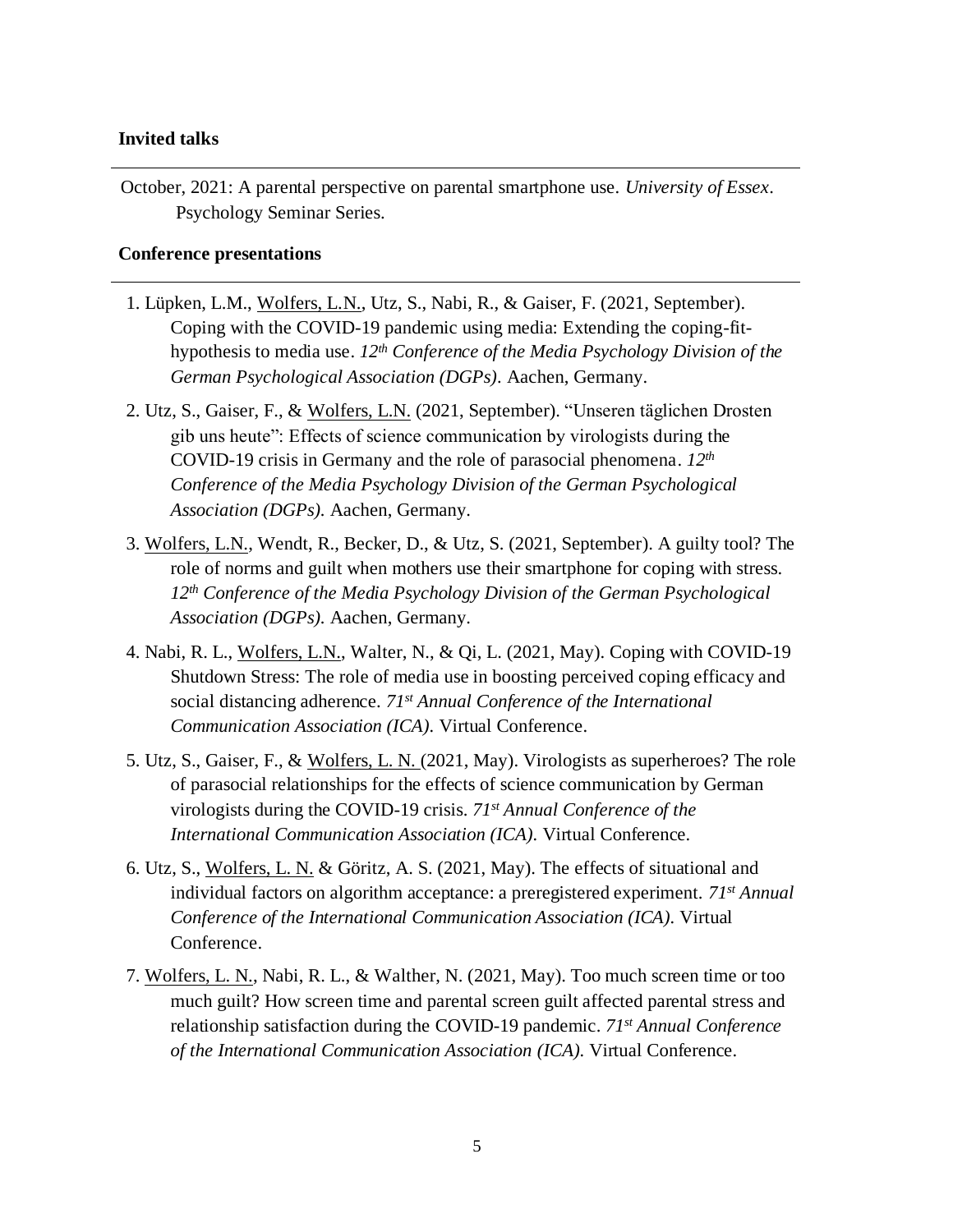- 8. Nabi, R. L., Wolfers, L.N., Walter, N., & Qi, L. (2021, May). Coping with COVID-19: The role of media in reducing stress and enhancing well-being in the early stages of the COVID-19 pandemic. *Arthur N. Rupe Biannual Conference*: *Communicating about COVID-19*. Virtual Conference. University of California Santa Barbara.
- 9. Nabi, R., & Wolfers, L.N. (2020, May). Does screen use harm children's emotional intelligence development? A parental perspective. *70th Annual Conference of the International Communication Association (ICA)*. Virtual conference.
- 10. Utz, S., & Wolfers, L.N. (2020, May). How-to videos on YouTube: the role of the protagonist. *70 th Annual Conference of the International Communication Association (ICA)*. Virtual conference.
- 11. Schneider, F. & Wolfers, L.N. (2020, March). Panel: Stressbewältigung mit Medien. Ein Überblick über eine heterogene Forschungslandschaft. [Stress coping using media. An overview over of a heterogeneous research landscape]. *65th Annual conference of the German Communication Association (DGPuK).* München, Germany.
- 12. Wolfers, L.N. (2020, March). A short escape from an unpleasant situation and a positive side of phubbing? Solitude Snacking with smartphones. *65th Annual conference of the German Communication Association (DGPuK).* München, Germany.
- 13. Wolfers, L.N. (2020, January). Nur Störenfried oder auch hilfreiches Instrument? Wie Eltern ihre Mobilgeräte zum Stressmanagement nutzen [Just a disturbing factor or also a helpful instrument? How parents use their mobile devices for stress management]. *28 th Annual conference of the Media Reception and Effects Division of the German Communication Association (DGPuK)*. Würzburg, Germany.
- 14. Wolfers, L.N. & Schneider, F. (2019, September). Using Media for Coping: A systematic scoping review. *11th Conference of the Media Psychology Division of the German Psychological Association (DGPs).* Chemnitz, Germany.
- 15. Utz, S. & Wolfers, L.N. (2019, September). Informal learning with YouTube videos the role of the protagonist. *11th Conference of the Media Psychology Division of the German Psychological Association (DGPs).* Chemnitz, Germany.
- 16. Wolfers, L.N. & Masur, P. (2019, May). The willingness to self-disclose in online and offline contexts: Trait(s), state, and reciprocal influences. *69th Annual Conference of the International Communication Association (ICA)*. Washington, DC.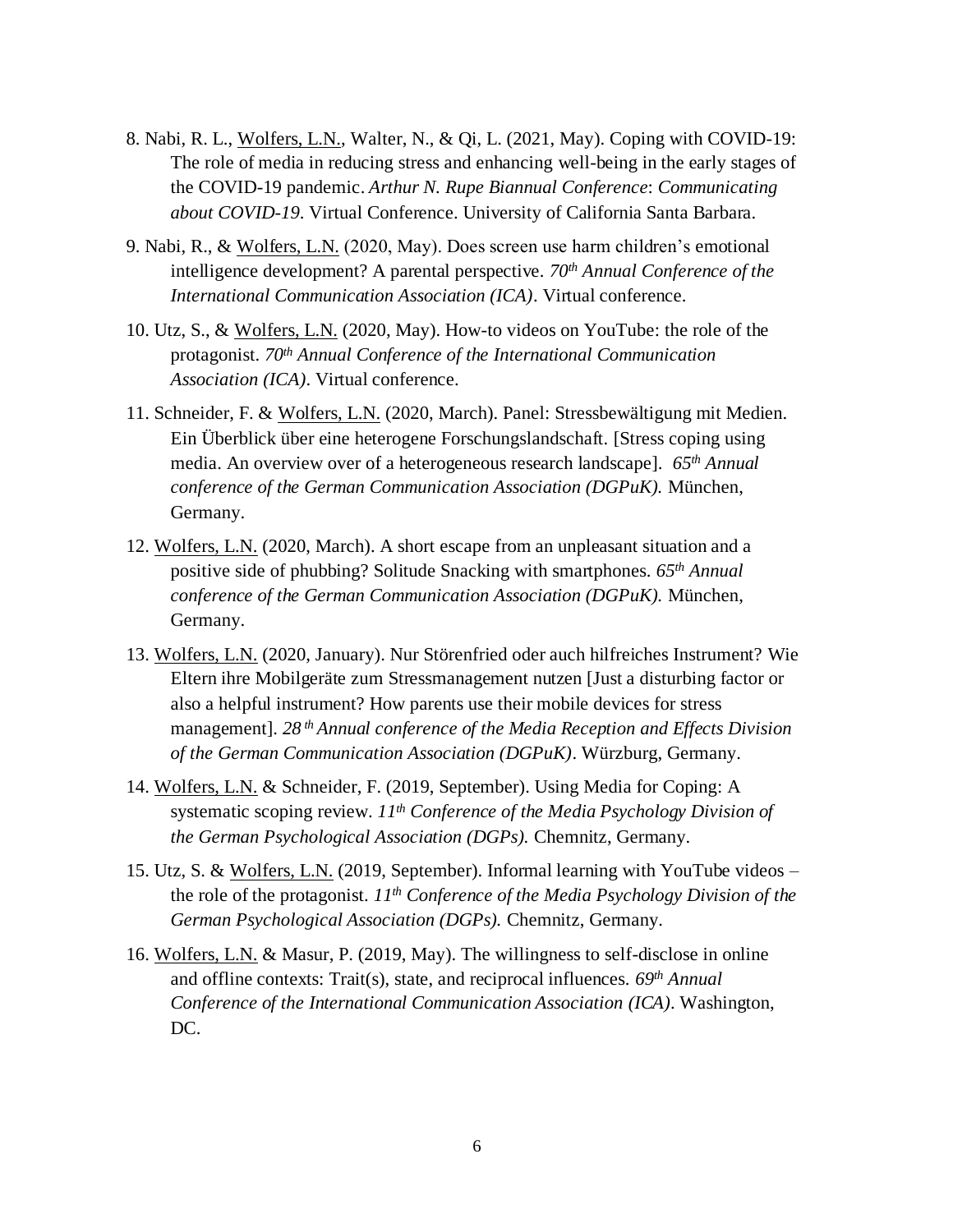- 17. Wolfers, L.N., Festl, R. & Utz, S. (2019, May). Do smartphones and social network sites become more important when experiencing stress? An exploration of withinperson associations. *69th Annual Conference of the International Communication Association (ICA)*. Washington, DC.
- 18. Von Pape, T. & Wolfers, L.N. (2019, May). Outlines of a theory of Information privacy and self-disclosure regulation. *69th Annual Conference of the International Communication Association (ICA)*. Washington, DC.
- 19. Wolfers, L.N., Festl, R. & Utz, S. (2019, May). Die Rolle von Smartphones für die Stressbewältigung: Eine Untersuchung von intrapersonalen Zusammenhängen zwischen Nomophobia und Stressempfinden [The role of smartphones for stress coping: An analysis of within-person associations between nomophobia and perceived stress]. *64th Annual Conference of the German Communication Association (DGPuK)*. Münster, Germany.
- 20. Wolfers, L.N. (2018, September). Selbstoffenbarung in Online- und Offline-Kontexten – ein Vergleich [Self-disclosure in online and offline contexts –  $a$ comparison]. 20<sup>th</sup> *Annual conference of the methods division of the German Communication Association (DGPuK)*. Ilmenau, Germany.
- 21. Wolfers, L. N., Kitzmann, S., Sommer, N., Sauer S., & Trepte, S. (2018, May). "Put your phone down?": How mothers' smartphone use is associated with sensitivity*. 68th Annual Conference of the International Communication Association (ICA)*. Prag, Czech Republic.
- 22. Masur, P., Trepte, S., & Wolfers L. N. (2018, May). Mehr als Bewusstsein für Privatheitsrisiken: Eine prozessorientierte Rekonzeptualisierung der Online-Privatheitskompetenz [It is more than just privacy risk awareness. A processoriented reconceptualization of online privacy literacy]. *63rd Annual Conference of the German Communication Association (DGPuK)*. Mannheim, Germany.
- 23. Kitzmann, S., Wolfers, L. N., Sommer, N. & Sauer, S. (2017, September). "Put your phone down": How mothers' smartphone usage influences their sensitivity. *10th conference of the Media Psychology Division of the German Psychological Association (DGPs).* Landau, Germany.
- 24. Von Pape, T. & Hiller [maiden name], L. N. (2017, May). Effects of privacy mechanisms on self-disclosure and success in web search. *67th Annual Conference of the International Communication Association (ICA)*, San Diego, CA.